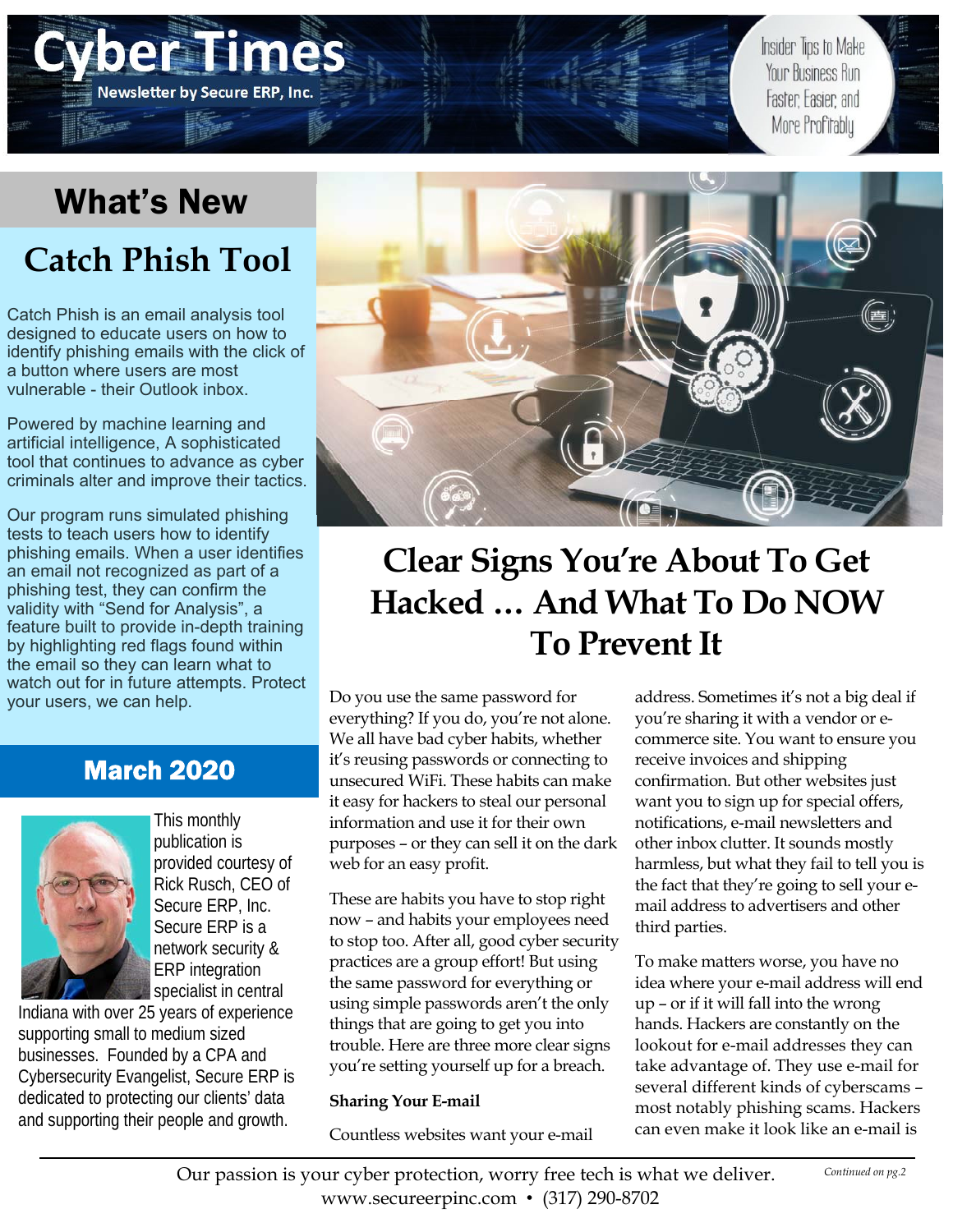*Continued from pg.1* 

coming from a legitimate source to get you to open it.

Whenever possible, avoid using your work or personal email. If you need to sign up for something and you don't completely trust the source (or just want to avoid spam), create a "burner"

e-mail address you can use. It should be something different from your work or personal e-mail and not associated with business or banking.

#### **Not Using HTTPS**

Most of us are familiar with HTTP. It's short for Hypertext Transfer Protocol and is a part of every web address. These days, however, many websites are using HTTPS – the S standing for "secure." Some web browsers, like Google Chrome, even open HTTPS websites automatically, giving you a more secure connection. Of course, this only works if the website was made with an HTTPS option.

Why is visiting an unsecured HTTP website dangerous? Any data you share with an unsecured website, such as date of birth, passwords or any financial information, may not be securely stored. You have no way of knowing that

### **"Many password managers are designed to suggest new passwords to you when it's time to update your old passwords."**

your private data won't end up in the hands of a third party, whether that's an advertiser or a hacker. It isn't worth the risk.

When visiting any website, look in the address bar. There should be a little padlock. If the padlock is closed or green, you are on a secure website. If it's open or red, the website is not secure. You can also click the padlock to verify the website's security credentials. It's best practice to *immediately* leave any website that is not secured. And never share your personal information on a webpage that is not secure.

#### **Saving Your Passwords In Your Web Browser**

Web browsers make life so easy. You can save your favorite websites at the click of a button. You can customize them to your needs using extensions and addons. And you can save all your usernames and passwords in one place! But as convenient as it is, saving passwords in your browser comes with a price: low security.

If a hacker gets into your saved passwords, it's like opening a treasure chest full of gold. They have everything they could ever want. Sure, web browsers require a password or PIN to see saved passwords, but a skilled hacker can force their way past this hurdle if given the chance.

Use a password manager instead. These apps keep all of your passwords in one place, but they come with serious security. Even better, many password managers are designed to suggest new passwords to you when it's time to update your old passwords. LastPass, 1Password and Keeper Security Password Manager are all good options. Find one that suits your needs and the needs of your business.

**Free Cyber Security Consultation Will Reveal Where Your Computer Network Is Exposed And How To Protect Your Company Now** 



At no cost or obligation, our highly skilled cybersecurity evangelist will come to your office and conduct a comprehensive cyber security consultation to uncover loopholes in your company's IT security.

After our consultation is done, we'll prepare a customized "Report Of Findings" that will reveal specific vulnerabilities and provide a Prioritized Action Plan for getting these security problems addressed fast. This report and action plan should be a real eye-opener for you, since almost all of the businesses we've done this for discover they are completely exposed to various threats in a number of areas.

> **To get started and claim your free consultation now, call (317) 290-8702.**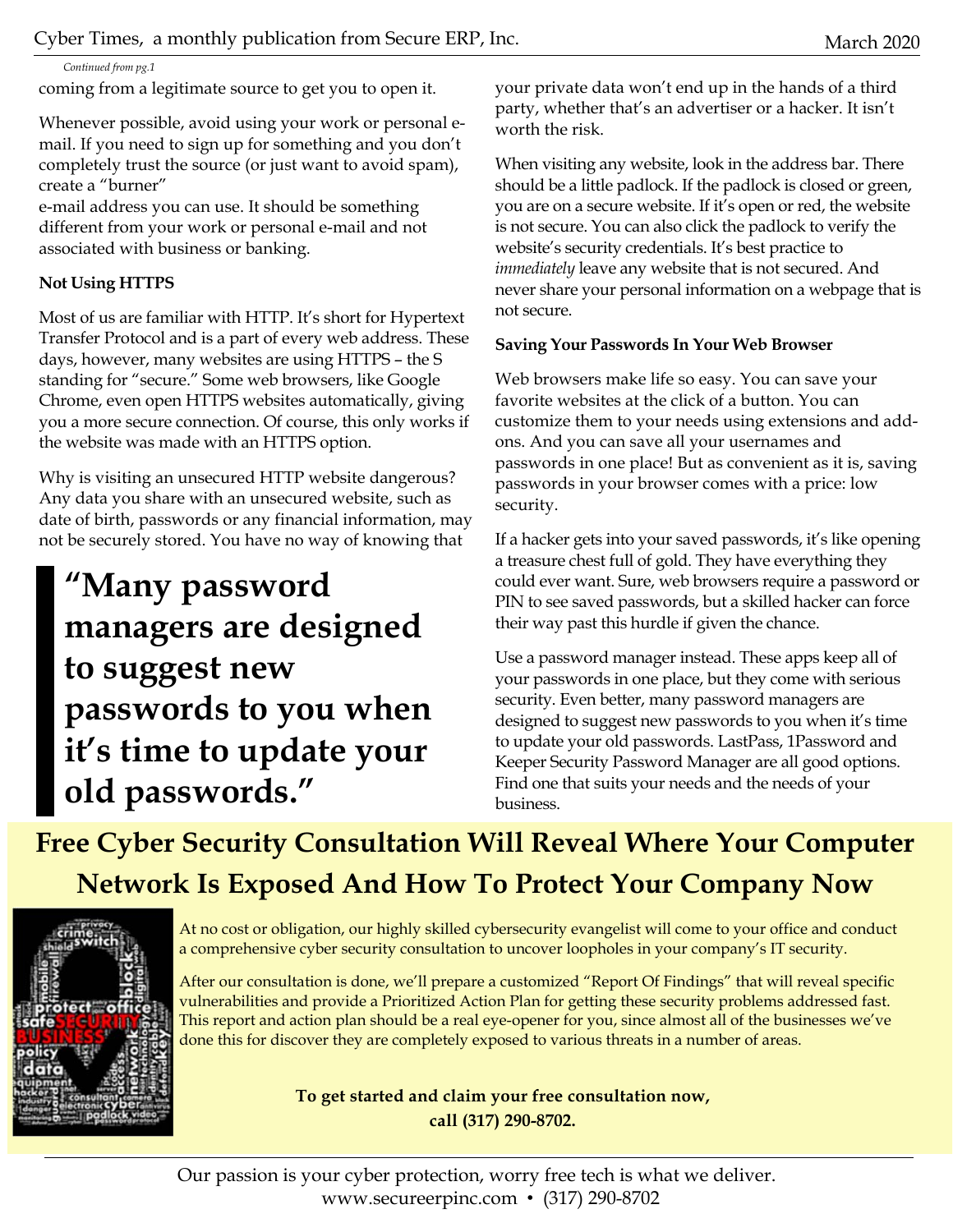### CIO vs CISO

What's the difference between a CIO (Chief Information Officer) and CISO (Chief Information Security Officer), aren't they BOTH an IT professional?

That's like going to your Podiatrist and asking him to review you EKG results to know if you have a heart blockage. They're both doctors, right?

That's the problem, IT has become so complex you now need specialists. A networking engineer doesn't study security as in depth as a specialist in cybersecurity.

### **A 2017 survey of MSPs found 85% of them didn't offer a single security service to their customers.**

Don't assume your security is well taken care of because you've told your IT professional to handle it. I now recommend you have a security specialist to review and work with your favorite IT Pro to ensure your protection will stand up to the massive criminal enterprise out to rob you blind.

- 1. Security Awareness Program
- 2. Dark Web Monitoring
- 3. Managed Detection & Response

Protections you CAN afford.—R2

# **Are You Working SMART?**

Rubbermaid thought they needed more products to be the leader in their industry. So, they set out to invent a new product every day for several years, while also entering a new product category every 12-18 months. *Fortune*  magazine wrote that Rubbermaid was more innovative than 3M, Intel and Apple; now, that is impressive.

Then Rubbermaid started choking on over 1,000 new products in less than 36 months. Innovation became more important than controlling costs, filling orders on time or customer service. They ended up closing nine plants and laid off over 1,100 employees before Newell Corporation came in to buy (rescue) the company.

I had a mentor who once told me, "Rob, I don't care how hard you work. I care how smart you work." Rubbermaid was working hard, putting in time, money and effort while at the same time destroying their own company. How did that work out for them?

Eli Lilly thought they needed to hire 2,000 PhD researchers to create more products to keep Wall Street happy with their growth. The only problem was they didn't have the funds to hire them. So, they had to come up with another way to solve this problem – in other words, they had to work smarter.

They decided to take all their molecular problems, post them on the Internet and tell all molecular PhD researchers that they would PAY for solutions. Instead of having to pay the salaries and benefits for 2,000 new researchers with money they didn't have, they had thousands upon thousands of researchers all over the world sending in their suggestions for solutions to their molecular problems, and they only had to pay for the ones they used. Now, that is SMART!

Do you see SMART opportunities in these statistics?



- ...# About 66% of employees would take a lower paying job for more work flexibility.
- ...# About 62% of employees believe they could fulfill their duties remotely.
- ...# About 60% of employees believe they don't need to be in the office to be productive and efficient.

Could you lower overhead and expenses by having some people operate from home? Some managers will immediately say, "That won't work; you won't have control of your employees. They won't get things done." If that is your argument, my statement to you is this: you have hired the wrong people.

JetBlue has hundreds of reservation agents operating from their own homes. Their home -based agents save, on average, up to \$4,000 on their commuting expenses, not counting the savings of lunch, day care and wardrobe. JetBlue found they had a 25% increase in productivity once employees were allowed to work from home; they figured out a different, more productive, less expensive, more profitable *… SMARTER* way to operate*.*

To survive in this competitive marketplace, you must change, adapt, modify, challenge, innovate, transform, revise and improve, but what's paramount to your success is to be working SMART!



*Robert Stevenson is one of the most widely recognized professional speakers in the world. Author of the books* How To Soar Like An Eagle In A World Full Of Turkeys *and* 52 Essential Habits For Success, *he's shared the podium with esteemed figures from across the country, including former President George H.W. Bush, former Secretary of State Colin Powell, Tony Robbins, Tom Peters and Stephen Covey. Today, he travels the world, sharing powerful ideas for achieving excellence, both personally and professionally.* 

Our passion is your cyber protection, worry free tech is what we deliver. www.secureerpinc.com • (317) 290-8702